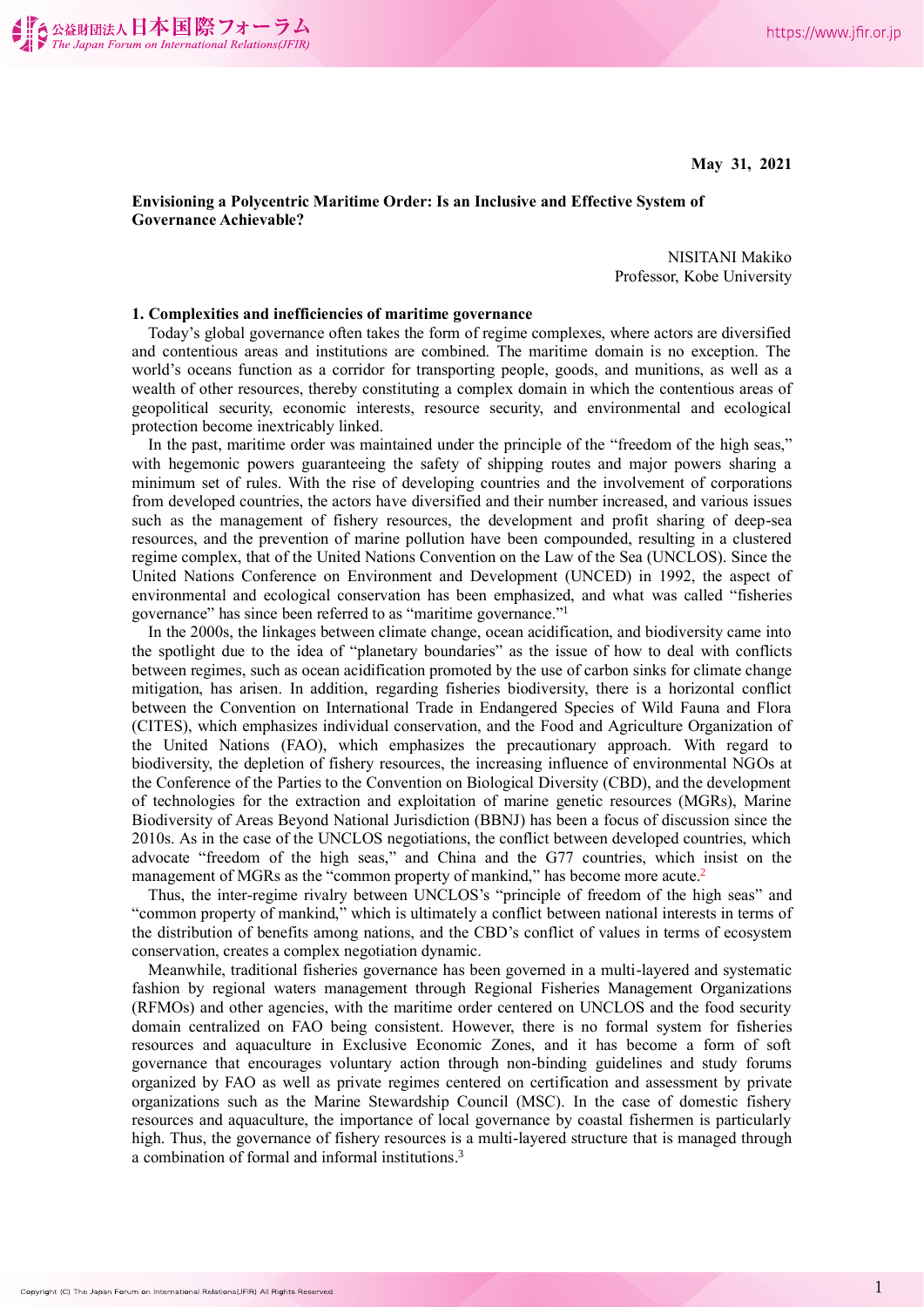The numerous inefficiencies in modern ocean governance have been pointed out as described above. One of the root causes is that the linkage between security and economic interests is easily politicized. Thus, it is easy to presume the impossibility of designing and operating a formal and centralized framework. The current formal governance structure as a whole has a less inclusive (more closed) institutional design, and tends to apply top-down, uniform policies. This has given rise to a mismatch between the system and the status quo, a lack of adaptability to change, and a lack of capacity building and empowerment, all of which have led to problems in effectively dealing with problems on the ground (such as resource depletion, environmental pollution, and reduced diversity). 4

If formal, centralized institutions do not function well, what governance methods are effective? As one answer to this question, polycentric governance of the oceans has been discussed in recent years.

#### **2. Polycentric governance theory**

Although there are various definitions of polycentric governance, it can be minimally defined as a mode of governance in which mutually independent centers of authority interact in an autonomous and self-organizing process that maintains order as a whole. <sup>5</sup> The centers of authority include not only public institutions and public officials, but also corporations, private professionals, NGOs, and local fishermen's associations. However, even if local governments, NGOs, and businesses are involved in the decision-making and implementation processes, the framework cannot be considered polycentric if the central government has hierarchical control over them. The framework will be polycentric if it takes the form of loose governance in a non-binding manner, affording broad discretion to local governments and fishermen on site.

Since polycentric governance is a system in which administrative control cannot be centralized, there is a risk that both the legitimacy and effectiveness of governance will be diminished due to lack of democratic control, unclear responsibilities, lack of coordination, and lack of collaboration. However, this framework has various advantages that compensate for the inadequacies of a centralized system, such as flexible adaptation to change and an institutional design suitable for solving problems on the ground, mitigating the risk of dysfunction through a multi-level backup system, promoting the development of experimental methods, generating innovative ideas to overcome the current situation, and improving accountability through greater inclusiveness.<sup>6</sup>

This approach has been in development since the early 1960s by a group led by Vincent and Elinor Ostrom; the latter, a Nobel laureate in economics, discussed polycentric governance in fisheries resource management as a way to manage the "tragedy of the commons."<sup>7</sup> One specific form is a vertical division of labor in which central government, local governments, and local communities use their own institutions to regulate in complementary ways. For example, the lobster fishing community in Maine self-regulates with access restrictions and informal rules about daily fishing to prevent overfishing, while the state government enacts and enforces policies pertaining to fishery resource conservation, typically leaving it to the local community to self-regulate. However, there have been cases where the state government intervenes in which such frameworks do not function as intended and the target resource is threatened by imminent depletion.<sup>8</sup> The case of Bizen City's "Satoumi Zukuri," in which local fishermen, schools, and businesses worked together to regenerate eelgrass beds independent of national legislation (such as the Basic Act on Ocean Policy and the new Basic Plan on Ocean Policy) is another example of polycentric governance that relies on bottom-up activities by coastal communities.<sup>9</sup>

Others exist in the form of multi-stakeholder networks that are horizontal and inclusive. While there are networks of various contenders, participants, functions, and organizational forms, such networks often serve to connect the multi-layered efforts described earlier and facilitate multi-level coordination and collaboration. In such cases, the governance structure is polycentric, both vertically and horizontally. It is also often an informal (not addressed to international or national laws) system. A representative example is the UN-Oceans Task Force on the Global Partnership Climate, Fisheries and Aquaculture (PaCFA), which is composed of international organizations such as FAO, UNEP, and the World Bank, as well as a network of related NGOs such as WorldFish, and which is working on ocean acidification issues. 10

In addition, the Commission for the Conservation of Antarctic Marine Living Resources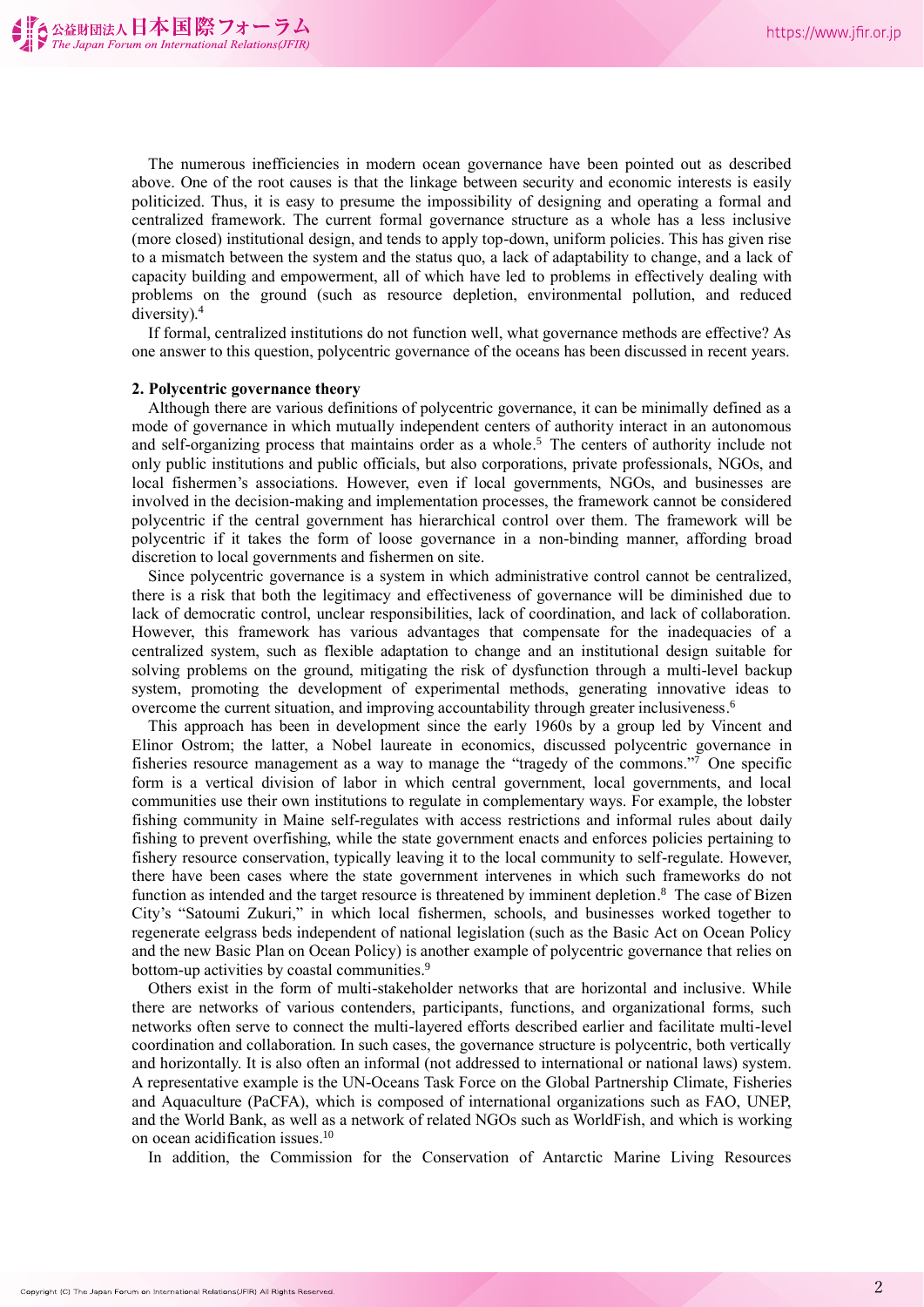(CCAMLR), which monitors and responds to illegal, unreported, and unregulated (IUU) fishing in the Antarctic Ocean, is the core of the network and is composed of a diverse group of participants, including government agencies, legislators, NGOs such as Greenpeace and Friends of the Earth, fishermen, and journalists.<sup>11</sup> The Japan Blue Economy Technology Research Association (JBE), which promotes the blue economy in Japan, is also a polycentric network characterized by horizontal collaboration among different industries.<sup>12</sup>

According to Dalton et al., who surveyed various networks in marine governance, the most common of the various networks are those with learning and knowledge sharing/creation as their main functions. As such, almost all local networks, about half of the regional and global networks, and approximately one-third of the national networks are positioned as networks with learning and knowledge functions. 13

Such learning networks have been established to effectively address a variety of complex and rapidly changing ocean issues. Specific challenges include fragmented and inefficient operation of institutions despite high overlap among issues; inaccessibility of resources and information to stakeholders; lack of capacity building at the local level (external capacity building support is generally costly and inefficient, and often does not meet local needs); and the need for creative and innovative solutions to technical problems. In response to these issues, networks have developed whose primary tasks are knowledge sharing, capacity building and empowerment, and advisory and advocacy activities. According to their findings, these networks have improved field management, encouraged local community participation, facilitated effective capacity building and women's empowerment to meet the needs of participants, and improved access to resources and equity.<sup>14</sup>

## **3. Orchestration of polycentric networks**

However, as mentioned earlier, polycentric systems often do not function efficiently due to a lack of control and coordination. In fact, systems with polycentric structures range from weak systems with only information-sharing functions, to moderately strong systems that promote multi-level coordination and informal cooperation and collaboration among sectors, to strong systems with even conflict resolution mechanisms. Weaker systems are often threatened by conflicts among participants or by external influences. 15

Here, a typical example of conflict among participants is the discrepancy between scientific neutrality and policy orientation, as was seen in PaCFA. It is not uncommon for a weak network whose main purpose is to share and learn scientific information to expand its original purpose and come to actively influence international policy as it gains strength. At such times, conflicts are likely to arise between members who value scientific credibility and those who want to actively make policy statements. 16

Asymmetrical power relations between members also lead to inefficiency and legitimacy problems. <sup>17</sup> When power asymmetries exist among participants, even in horizontal discussion forums, it is not uncommon for the more powerful participants to dominate the discussion or even take over the network. There is no shortage of examples where civil society has been unable to counter the views of government agencies and large corporations, even in the face of claims of multi-stakeholder processes. In particular, it is difficult to correct such power-grabbing problems in the case of informal governance because it is difficult to control from the outside.

In addition, one of the factors that cause networks to suffer from external influences is the instability of external funding. In particular, when the main source of funding is short-term, project-based grants, the continuation of activities is dependent on the status of the external organizations that provide the grants. Also, in cases where the network is established from the beginning as an adjunct to the multilateral system, or where an independently created network strengthens its input to the multilateral system, the international political dynamics within the multilateral system and the course of international negotiations are likely to have a direct impact on the network. This is the second external factor. In order to give universality and legitimacy to the knowledge, codes of conduct, etc., generated by the network, they eventually need to be accepted and implemented by national governments. For this reason, failure to influence international negotiations may result in a loss of confidence in the network, or conversely, attempts to strengthen its influence on international negotiations may strengthen the voice of the government in the network,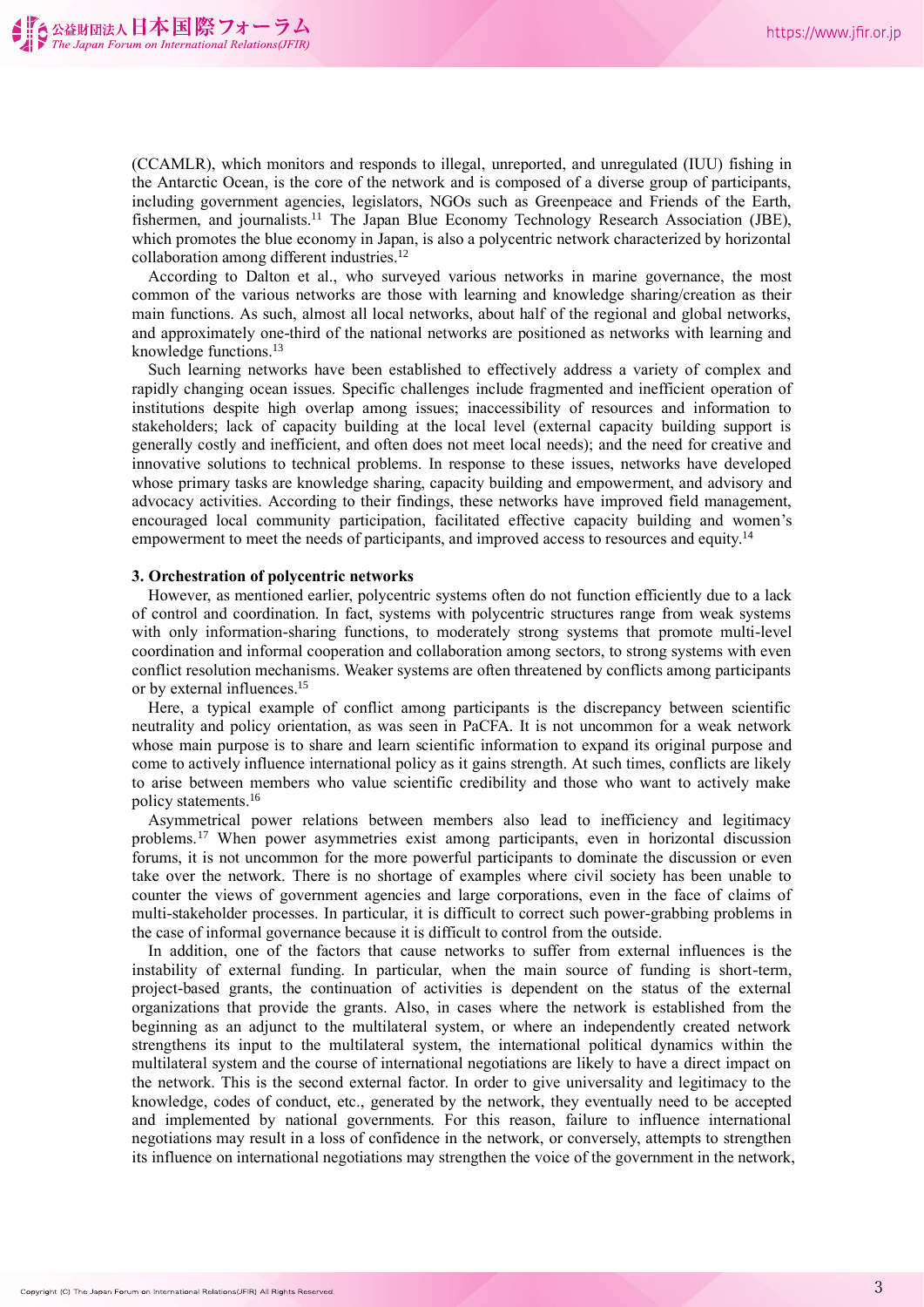resulting in power asymmetry. Moreover, as mentioned earlier, the imbalance of power among stakeholders inhibits horizontal and equal discussion, and the original function and purpose of the network is lost. 18

Thus, polycentric networks carry an inherent risk of losing their effectiveness and legitimacy due to internal conflicts caused by value conflicts and power asymmetries, as well as influences from external institutions. Empirical analyses of marine-related networks have also found that certain conditions are necessary for the networks to function effectively. These include advanced capabilities for monitoring and analyzing information, maintaining long-term operational capacity, multi-level and multi-network collaboration for a multidimensional response, balancing legitimacy and efficiency, clarity of purpose, long-term trust and proactive collaboration among participants, ensuring equality in participation and discussion, and the presence of a dedicated coordinator.<sup>19</sup>

The new theory of public management (public administration), which has discussed this problem as "network failure," argues for the effectiveness of meta-governance (also known as network management), which optimally introduces vertical control and management into a horizontal order. Effective meta-governance is said to clarify objectives, coordinate and resolve conflicts, and reduce transaction costs while ensuring the autonomy and flexibility of participants.<sup>20</sup>

This has also been discussed in international relations theory using the concept of "orchestration."<sup>21</sup> Orchestration generally refers to soft and indirect modes of governance, such as influencing the behavior of those being governed through intermediaries (such as public agencies, NGOs, and other private actors) in a soft (non-binding and noncoercive) manner. <sup>22</sup> When the intermediary is a network, orchestration becomes network management in actuality. There is the view that if orchestration can be conducted properly, the benefits of polycentric governance can be maximized while reducing inefficiencies and enhancing the capabilities of stakeholders.<sup>23</sup>

In fact, most of the conditions for the effectiveness of an ocean network listed above can be met through orchestration. A dedicated coordinator is an orchestrator in his or her own right, and the mediation of internal conflicts, legitimacy of activities, security of financial resources (external funding), and mitigation of negative influences from multilateral institutions can be facilitated by the long-term commitment of public institutions such as government agencies and international organizations as orchestrators.

For example, as mentioned earlier, the blue economy, which has received great attention in recent years, is driven by polycentric governance, but the way it is orchestrated may make a difference in the stability and effectiveness of the network. For example, a country's inclusion of the blue economy in the Paris Agreement's Nationally Determined Contributions (NDCs) may increase the network's presence by formalizing its linkages with multilateral institutions, and it may stabilize its financial resources by promoting ESG investments and commissioning international cooperation such as technology transfer. In addition, by promoting national consensus and integrating the blue economy into the economic and social system, local governments may be able to stabilize and expand their activities.<sup>24</sup> Such inclusion may also improve the policy influence of scientist-centered networks by promoting dialogue between scientists and policy makers and facilitate horizontal debate within polycentric networks.

### **4. Conclusion: Facilitating the establishment of cognitive frameworks through orchestration**

Polycentric governance has the potential to compensate for the inadequacies of unitary international agreements and promote substantive problem solving by sharing knowledge and norms among diverse stakeholders, developing innovative technologies and ideas through experimentation, promoting capacity building on the ground, facilitating effective domestic implementation of international agreements, and shaping multi-level public opinion. However, the purpose of this paper was to suggest that long-term, soft vertical management (orchestration) would be effective for its sustainable and effective operation.

Finally, this article will discuss how orchestration can also be expected to strengthen the state's external power and presence. In the past, Peter Bachrach and Morton Baratz pointed out the existence of a "nondecision-making power" that prevents policy from being placed under consideration. <sup>25</sup> Furthermore, Steven Lukes referred to bargaining power as one-dimensional, non-decision-making power (or, conversely, agenda-setting power) as two-dimensional, and power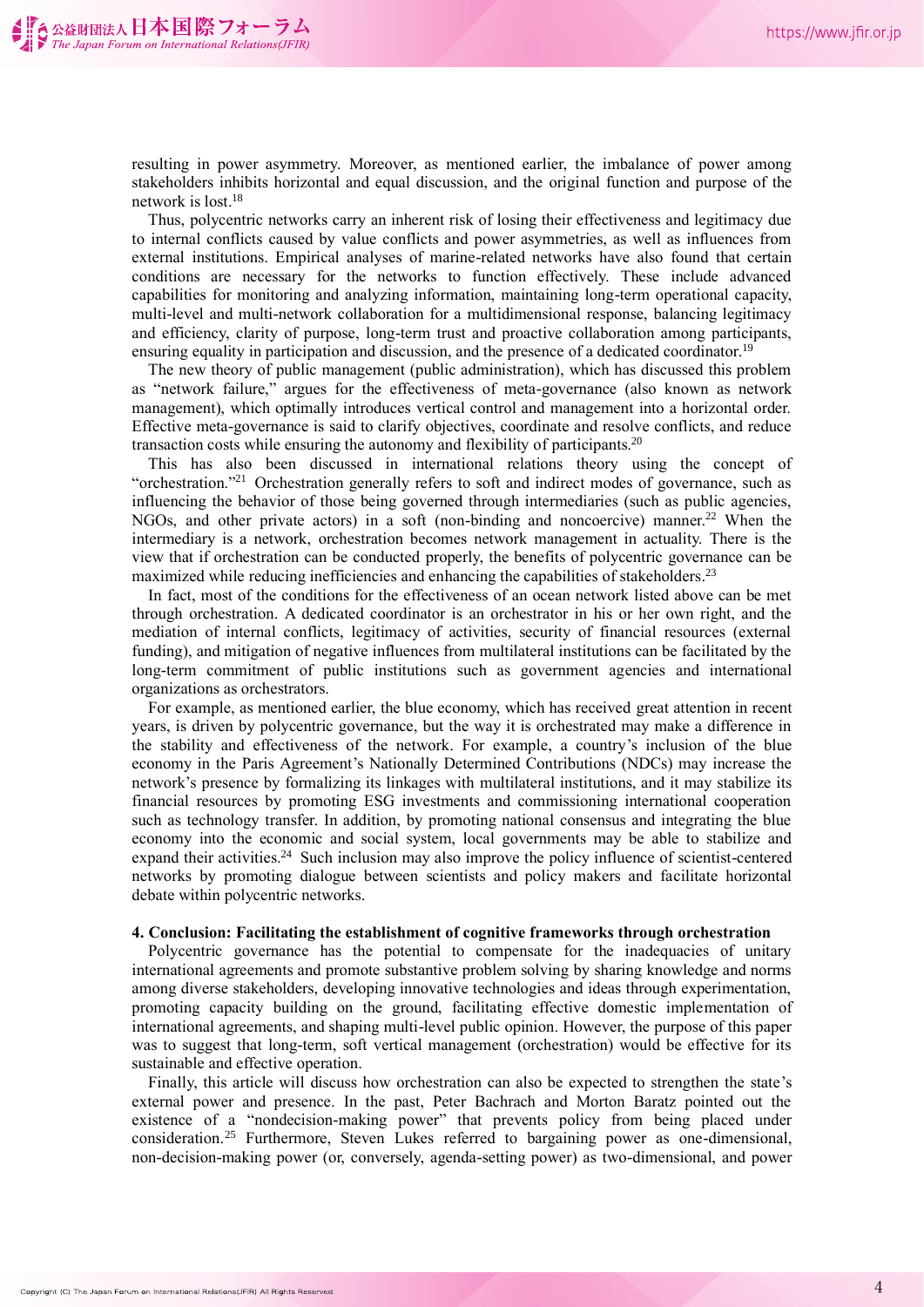to influence perceptions, such as conditioning people not to be cognizant of problems, as three-dimensional power. <sup>26</sup> These two- and three-dimensional powers are difficult to recognize in the context of policy negotiations, but they set the cognitive framework within which the negotiations are conducted and are too important to overlook.

For example, from the perspective of the Global South, expert-led "scientific" knowledge in developed countries appears to be an irresponsible stance that takes no responsibility for structural inequalities between North and South and leads to the imposition of biased policies based on technological superiority. As long as this distrust, which has its origins in differences in values and normative contexts, exists, no matter how much we claim the neutrality of scientific knowledge, it can easily become a political confrontation. The difficulty in reconciling horizontal conflicts between regimes is due to the fact that they have different value norms and knowledge systems based on those norms, and trust building through the sharing of knowledge and values under the water will set the environment for smooth international negotiations. Conversely, if one leads the normative discourse, guides knowledge to converge in a particular direction, or establishes technical standards before full-fledged negotiations begin, formal international negotiations can proceed in one's country's favor.

For example, as mentioned earlier, while self-regulation through private regimes is the primary method of governance for aquaculture, with the growth of aquaculture in developing countries (not only fishery resources, but also blue carbon has been increasing rapidly in recent years), the tragedy of the commons, such as environmental degradation and pressure on other marine industries, will occur. Currently, the American and European markets are leading the way in sustainable aquaculture initiatives.<sup>27</sup> However, if we can effectively lead the convergence of knowledge and the establishment of norms, new technologies and standards based on the activities of the private sector, it will be possible to contribute to the creation of a fundamental framework for the international community's understanding of sustainability.

Moreover, it is important to note that a variety of actors is involved in the formation of such cognitive frameworks. In particular, three-dimensional power involves a broad social context, also known as the "court of public opinion." Perceptions of what is controversial and what is right are formed not only by governments, experts, mass media, opinion leaders, large corporations, and major NGOs, but also by diverse stakeholders, including small and medium-sized enterprises (SMEs), local communities, and ordinary citizens engaged in economic activities on the ground. With this in mind, active consideration of the various actors and the formation of a consensus among the public and the international community, or "marine public opinion," will be an important task in establishing the bottom line for future international negotiations.

<sup>&</sup>lt;sup>1</sup> Tsuru, Yasuko, "Oceans: Changing Principles of Freedom of the High Seas and Territorial Approaches," in Nishitani, Makiko and Yamada, Takahiro (eds.), *Global Governance in a New Era*, Minerva Shobo, 2021, pp. 297–298.

<sup>2</sup> Tsuru Yasuko, ibid., pp. 300-301; Sakamoto, Shigeki, "Treaty System Pluralization in Japan: Focus on Legislative and Interpretive Techniques of Treaties," *International Journal of Law and Diplomacy*, Vol. 119, No. 2, 2020, 167–202.

<sup>3</sup> Sakaguchi, Isao, "Natural Resources (Forest and Fishery Resources): An Attempt at Complex Governance," in Nishitani and Yamada, forthcoming, pp. 277–292.

<sup>4</sup> Dalton, Kathryn, Marlena Skrobel, Henry Bell, Benjamin Kantner, Dave Berndtson, Leopoldo C. Gerhardinger, and Patrick Christie, "Marine-Related Learning Networks: Shifting the Paradigm Toward Collaborative Ocean Governance," *Frontiers in Marine Science*, November 2020, pp. 1–16; Kelly, Christina, Geraint Ellis, Wesley Flannery, "Conceptualising Change in Marine Governance: Learning from Transition Management," *Marine Policy* 95, 2018, pp. 24–35.

<sup>5</sup> Ostrom, Vincent, Charles M. Tiebout, and Robert Warren, "The Organization of Government in Metropolitan Areas: A Theoretical Inquiry," *American Political Science Review* 55, 1961, pp. 831– 842.; Ostrom, Elinor, "Polycentric Systems for Coping with Collective Action and Global Environmental Change," *Global Environmental Change* 20, 2010, pp. 550–557.; Carlisle, Keith and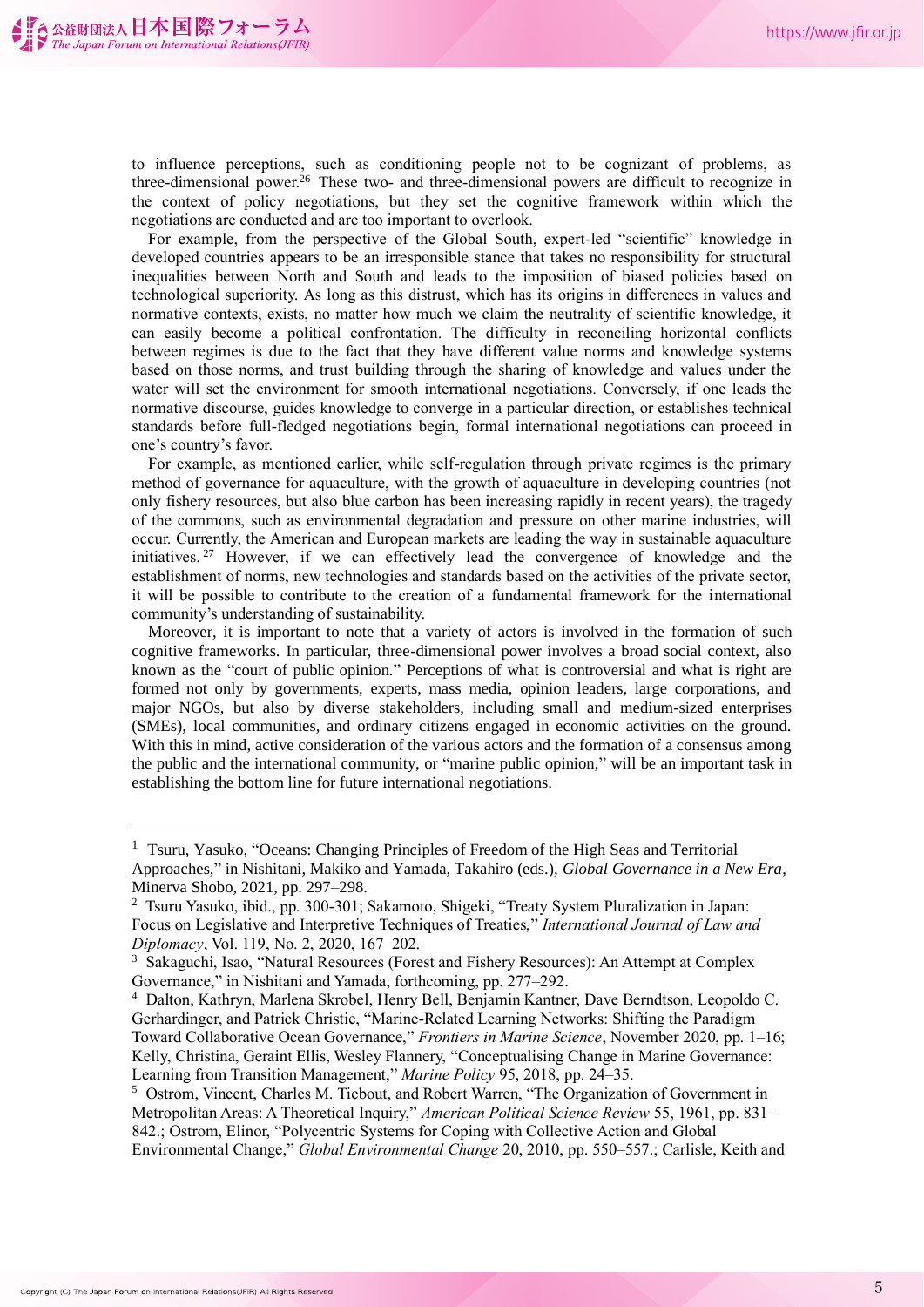Rebecca L. Gruby, "Polycentric Systems of Governance: A Theoretical Model for the Commons," *Policy Studies Journal* 47(4), 2019, pp. 927–952. <sup>6</sup> For further discussion of the advantages and disadvantages of polycentric governance, see: Carlisle and Gruby, 2019; Nishitani, Makiko, "Governance Modes: the Transformation of Global Governance," in Nishitani and Yamada, forthcoming, pp. 118–131 (particularly p. 129.) <sup>7</sup> Ostrom, Elinor, *Governing the Commons: the Evolution of Institutions for Collective Action*, Cambridge: Cambridge University Press, 1990. <sup>8</sup> Low, Bobbi, Elinor Ostrom, Carl Simon, and James Wilson, "Redundancy and Diversity: Do They Influence Optimal Management?" in Fikret Berkes, Johan Colding, and Carl Folke eds., *Navigating Social-Ecological Systems: Building Resilience for Complexity and Change,* Cambridge: Cambridge University Press, 2003, pp. 83–111. <sup>9</sup>Watanabe, Atsushi, "Towards a Blue Economy through the Sustainable Use of Coastal Environmental Values," Japan International Forum (jfir.or.jp), https://www.jfir.or.jp/j/activities/studygroup/200914.htm (February 20, 2021) (viewed 20 Feb. 2021); Sasakawa Peace Foundation, Institute for Ocean Policy Research blog, "Urban Development Making Use of the Sea: Towards Integrated Coastal Management (ICM)" (canpan.info), https://blog.canpan.info/oprficm/category 2/1 (accessed on: 20 Feb. 2021) <sup>10</sup> Regarding PaCFA, see: Galaz, Victor, Beatrice Crona, Henrik Österblom, and Carl Folke, "Polycentric Systems and Interacting Planetary Boundaries—Emerging Governance of Climate Change–Ocean Acidification–Marine Biodiversity," *Ecological Economics* 81, 2012, pp. 21–32; Galaz, Victor, Henrik Österblom, Örjan Bodin, and Beatrice Crona, "Global Networks and Global Change-induced Tipping Points," *International Environmental Agreements* 16, 2016, pp. 189–221. <sup>11</sup>Regarding CCAMLR, Österblom, Henrik, Ussif Rashid Sumaila, "Toothfish Crises, Actor Diversity and the Emergence of Compliance Mechanisms in the Southern Ocean," *Global Environmental Change* 21, 2011, pp. 972–982. <sup>12</sup> Watanabe, Atsushi, previous publication; Japan Blue Economy Technology Research Association | Top (blueeconomy.jp) https://www.blueeconomy.jp/ (accessed on February 20, 2021) <sup>13</sup> Dalton et al., 2020, pp. 4–5. <sup>14</sup> *Ibid.*, pp. 3–7. <sup>15</sup> Galaz et al., 2012, pp. 21–32. <sup>16</sup> *Ibid*. p. 29. <sup>17</sup> Morrison, T. H., W.N. Adger, K. Brown, M.C. Lemos, D. Huitema., J. Phelps, L. Evans, P. Coheng, A.M. Songa, R. Turner, T. Quinn, T.P. Hughes, "The Black Box of Power in Polycentric Environmental Governance," *Global Environmental Change* 57, 101934, 2019; Morrison, Tiffany H., "Evolving Polycentric Governance of the Great Barrier Reef," *Proceedings of the National Academy of Sciences*, March 2017, E3013-E3021. DOI: 10.1073/pnas.1620830114  $18$  For a discussion of such issues in the case of the World Dam Commission (WDC) and the Dam Development Forum (DDF), see Yamada, Takahiro, "From Multilateralism to Private Regimes: The Dilemma of Multistakeholder Processes," in Japan Society of International Politics, Ryo Oshiba, Yoshiko Furushiro, Jun Ishida, supervising, eds. *International Politics in Japan 2: International Politics without Borders*, Yuhikaku, 2009, pp. 57–74. <sup>19</sup> Galaz et al., 2016; Dalton et al., 2020; Nishitani, supra. <sup>20</sup> Sørensen, Eva and Jacob Torfing, "Making Governance Networks Effective and Democratic through Metagovernance," *Public Administration,* 87(2), 2009, pp. 234–258. <sup>21</sup> Abbott, Kenneth W., "Orchestration: Strategic Ordering in Polycentric Climate Governance," in Andrew Jordan, Dave Huitema, Harro van Asselt, and Johanna Forster, eds., *Governing Climate Change: Polycentricity in Action?*, Cambridge: Cambridge University Press, 2018, pp. 188–209. <sup>22</sup> Abbott, Kenneth W., Philipp Genschel, Duncan Snidal, and Bernhard Zangl eds., *International Organizations as Orchestrators*, Cambridge: Cambridge University Press, 2015;Nishitani, Makiko, "Orchestration in Polycentric Governance: The Role of International Organizations in Anti-Corruption Norms," in Makiko Nishitani (ed.), *How International Norms are Realized: The* 

*Complexity of The Dynamics of Global Governance,* Minerva Shobo, 2017, pp. 201–251; Nishitani,